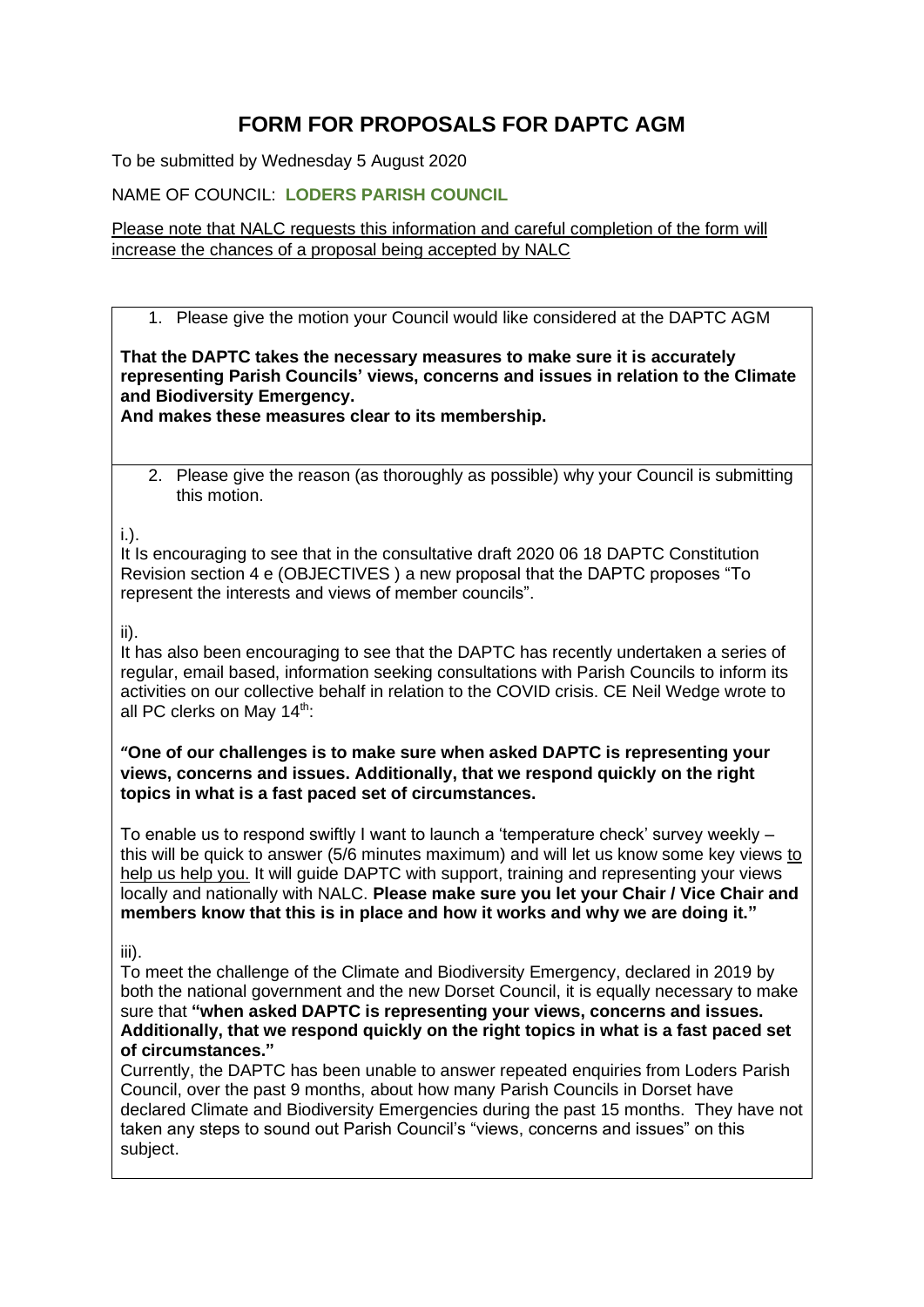iv).

This is an extremely important issue for us all, at individual, local and national level. The reasons for declaring a climate and biodiversity emergency are well documented elsewhere, including in the Dorset Council's Climate Emergency Declaration 2019.

3. Please state how this issue is affecting parish and town councils in Dorset (with case study evidence please) and try not to duplicate answers from previous questions please.

The reasons for declaring a climate and biodiversity emergency are well documented elsewhere, including in the Dorset Council's Climate Emergency Declaration 2019.

DAPTC has the potential to facilitate improvements in the collective power of its membership. It has recently demonstrated this in its response to the existential threat emergency posed by COVID. (See 2.ii above).

It is equally essential, at this time, for the DAPTC to extend its response to the matter of representing Parish Councils in relation to the Climate and Biodiversity Emergencies.

4. If you have information on how this issue is affecting parish and town councils nationally and why this is a national issue please give this and try not to duplicate answers from earlier questions please.

The reasons for declaring a Climate and Biodiversity Emergency are well documented elsewhere, including in the Dorset Council's Climate Emergency Declaration 2019.

5. If relevant, please tell us exactly what aspect of national parish policy your Council would like NALC to lobby Government on (with case study evidence please).

It would be helpful if NALC could create, via consultation with its membership, a collective view and coherent policy on the issue of the Climate and Biodiversity Emergency. And a structure which would allow for Parish Councils to have an effective voice in this issue.

6. If you have the information, please tell us exactly which part of primary or secondary legislation (or secondary regulation/statutory instrument) your Council would like to be changed as a result of NALC/local lobbying.

Legislation, both primary and secondary, which will successfully tackle the many and various issues needing to be addressed, with some urgency, to overcome the present Climate and Biodiversity Emergencies.

7. If relevant, please state what other action your Council would like NALC and its Policy Committee to take is this motion is adopted.